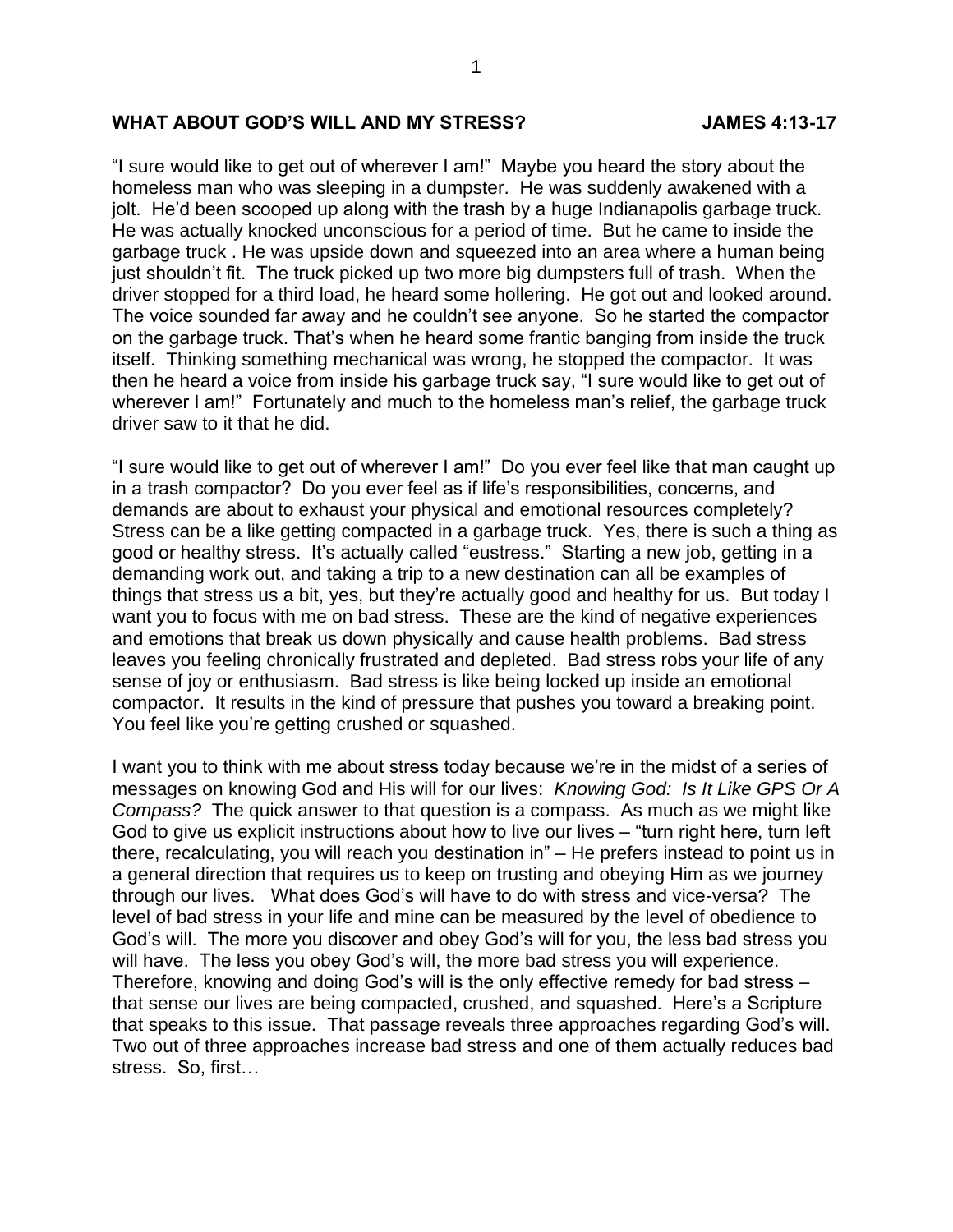Even followers of Jesus can willingly and knowingly disobey God's will in some aspect of our lives. Yes, that's a sin even though it might take us awhile to admit it's a sin. Disobeying God's will often happens when we assume God gives us suggestions rather than commands on how to live and conduct our lives. Like what? Here's a few examples. You may have convinced yourself telling little, white lies are acceptable as long as you avoid big, black lies. But God can never bless a lack of integrity. Honesty is a command not a suggestion. Dishonesty creates bad stress. You may have convinced yourself sex outside the covenant of marriage between one man and one woman is acceptable under certain conditions and in certain situations. But God says sex is His beautiful creation and His rules regarding it apply in all cases. They involve His commands not His suggestions. Sexual immorality creates bad stress. You may have convinced yourself that looking down on certain kinds of people – members of a different race or ethnicity than you, or a different socio-economic group, or a different political persuasion – can be tolerated. No big deal. But God's Word says we must treat every human being in ways that honor His image in them and respect the fact Jesus died and rose again for their salvation. How we should treat people is a matter of God's commands. They aren't suggestions. Prejudice and bigotry create bad stress.

How did James put it in his letter? "Remember, it is sin to know what you ought to do and then not do it." (Jam 4:17 NLT) God has already revealed His will about many things. He gives us commands not suggestions. When we know those commands and then deliberately disregard them, we're setting ourselves up for a date with the stress compactor. So, why do we disobey God's will? One answer is pride. When we make up our mind to dodge God's will, we're basically saying we know better than God and we should be able to do what we want to do regardless of what God wants. Why do we disobey God's will? Another answer is we all have a sinful nature that just loves to defy God and His will. Unfortunately, that bent doesn't just disappear when you become Jesus' follower. That's why the Bible still encourages Jesus' followers. "Do not love the world or anything in the world. If anyone loves the world, love for the Father is not in them. For everything in the world—the lust of the flesh, the lust of the eyes, and the pride of life—comes not from the Father but from the world. The world and its desires pass away, but whoever does the will of God lives forever. (1 Jo 2:15-17 NIV)

What happens when you deliberately reject the known will of God? Well, God will discipline you until you submit to His will. It's just like a good parent who disciplines a disobedient child out of love and concern for the kid's welfare. The Bible actually uses that example frequently. Here's one. "For our earthly fathers disciplined us for a few years, doing the best they knew how. But God's discipline is always good for us, so that we might share in his holiness. No discipline is enjoyable while it is happening—it's painful! But afterward there will be a peaceful harvest of right living for those who are trained in this way." (Heb 12:10-11 NLT) Maybe bad stress is like getting spanked! Just like a faithful and loving mom or dad, God, our Heavenly Father, has the ability to allow enough pain to come into our lives – bad stress – to get our attention and encourage us to obey Him and His will again.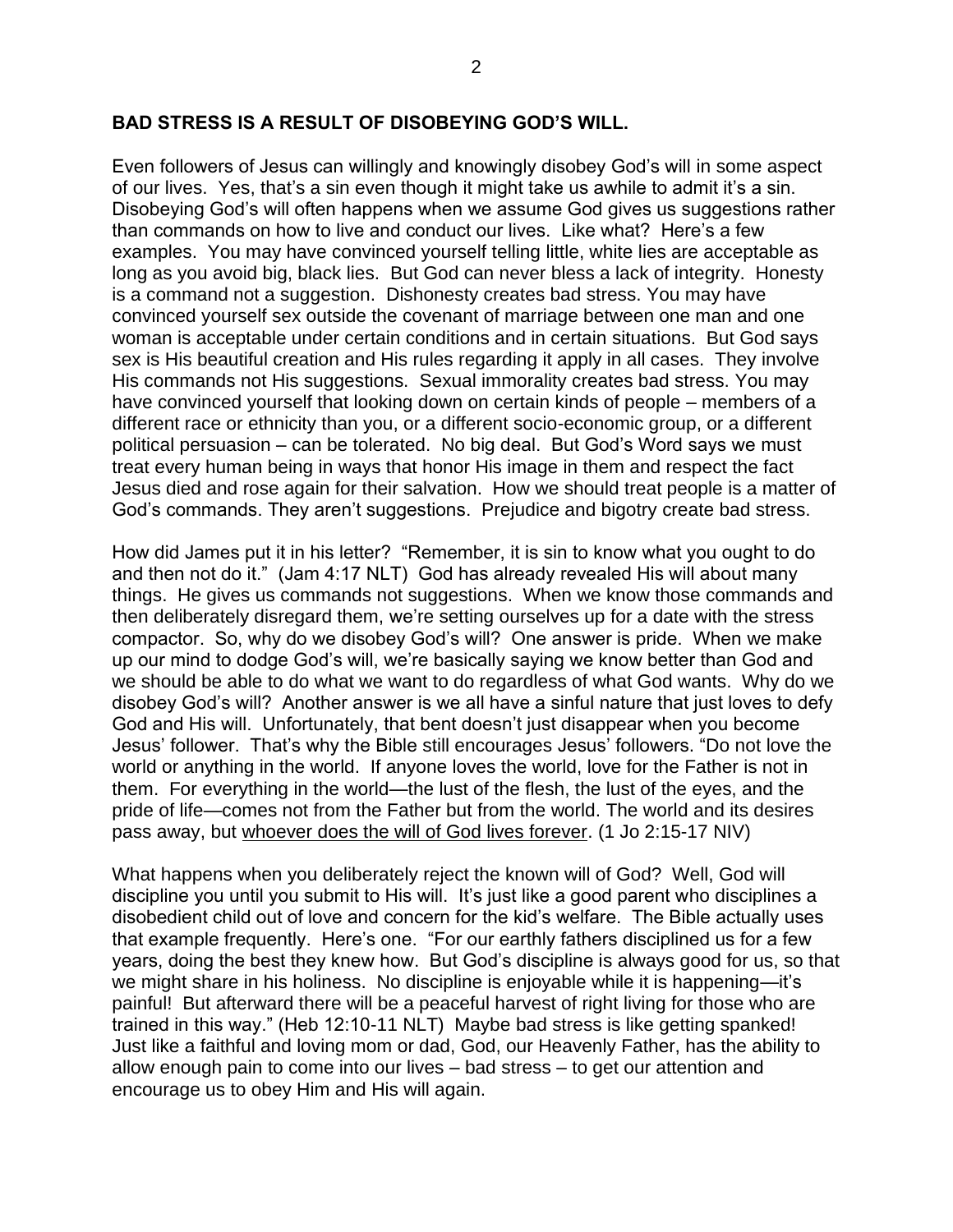Do you know what else will happen when we disregard the known will of God? We will forfeit eternal rewards. The Bible makes it clear God's people will receive rewards in Heaven. It says, "For we must all stand before Christ to be judged. We will each receive whatever we deserve for the good or evil we have done in this earthly body." (2 Cor 5:10 NLT) I don't have a clue what these heavenly rewards will be, but I know we will want to have them – all of them. You don't want to forfeit any of them. Yes, salvation and eternal life with God is the free gift of God's grace. It's a matter of placing your faith in Jesus – who He is and what He did for you on the cross and the empty tomb. But that doesn't mean the experience of Heaven itself is going to be exactly the same for every follower of Jesus. Some will have more rewards in Heaven than others. On what basis? The more you obeyed God and His will for you in this life, the more rewards you'll enjoy in Heaven. Isn't it reasonable to assume then that the more we disregard and reject God's will in this life the more likely it is we will forfeit some of those eternal rewards? Again, not eternal life itself, not salvation, not being with God forever, but instead something incredibly wonderful we could have received had we been diligent to do God's will. I believe that's the inescapable conclusion. A second approach toward God's will is revealed in our Scripture passage.

## **BAD STRESS IS A RESULT OF IGNORING GOD'S WILL.**

So, what's the difference between disobeying God's will and ignoring it? When we clearly know what God wants us to do in a situation and we just flat out refuse to do it, that's disobeying God's will. But ignoring God's will assumes His will just doesn't even exist or doesn't really matter. It's a willingness to remain just blissfully ignorant of whatever God might want us to do regarding a specific situation, decision, or relationship we find ourselves involved in.

If this still seems a bit vague, let's look at the example James provided. He imagined a real life situation that could easily happen today. "Look here, you who say, 'Today or tomorrow we are going to a certain town and will stay there a year. We will do business there and make a profit.'" (Jam 4:13 NLT) Some men were making business plans. It was as if they were saying to each other, "OK, Henry, you go to this new suburb in Rome tomorrow and open a regional office for us. Bill, you head for this new area around Corinth and set up shop so we have an outlet for our new product line. Both of you guys should be showing a healthy profit in about a year from now. After that, we'll get together again and target a couple of new locations." James imagined these men to be followers of Jesus, but there was something about the way they approached their plans that bothered him.

What was the big deal? What was the problem? Was James against making plans? No, indeed. He was objecting, however, to an attitude, an outlook, or a perspective that we human beings have more control over our lives than we really do. It's the assumption we can shape our own future with no or little reference to God and His will. Essentially, these men in James' example were putting God on the "back- burner" of their lives. They were presuming when they should have been praying. They were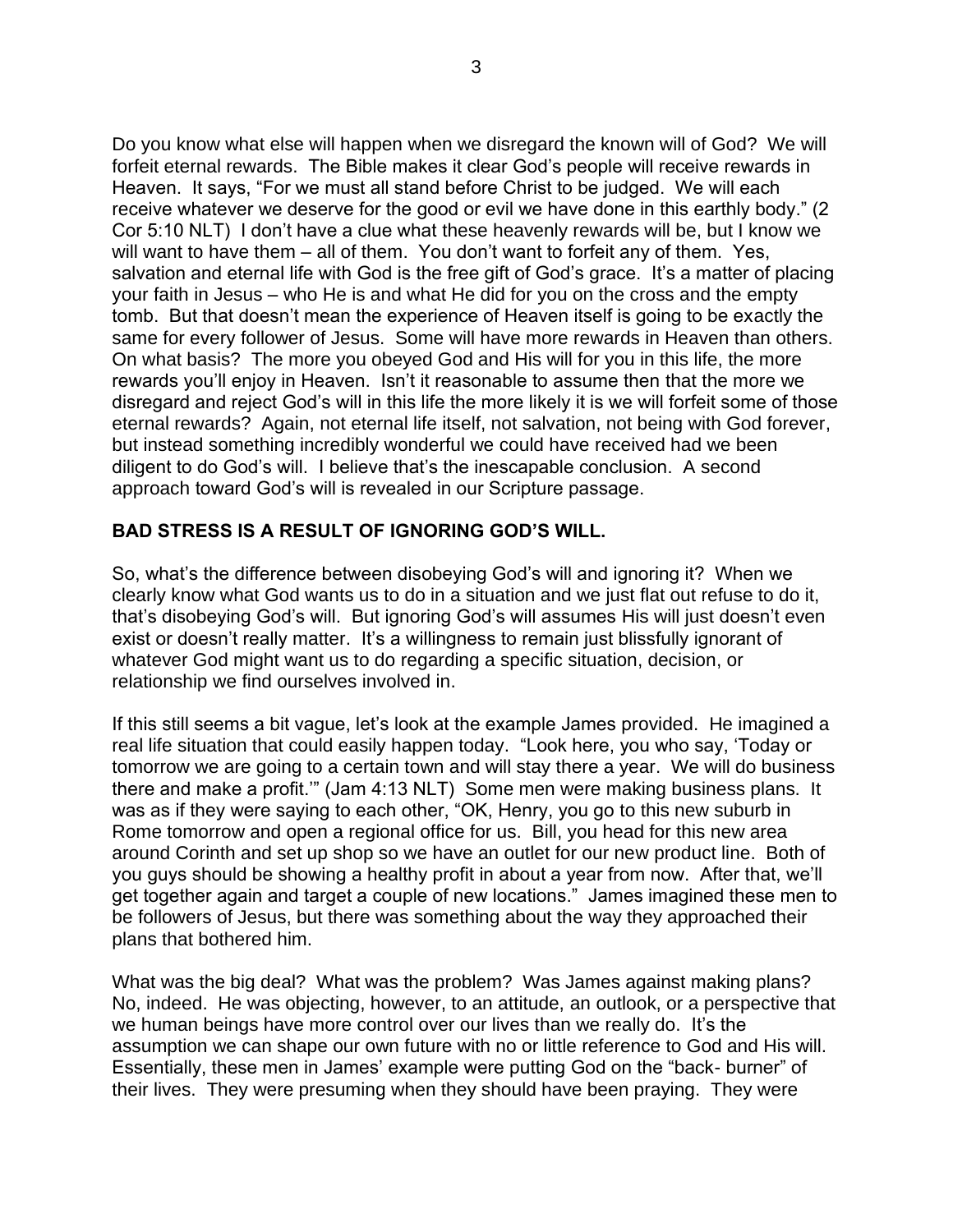oblivious to the need to ask God's guidance for everything in life. Whenever you and I get busy making plans before we ask for God's direction, we essentially ignore Him and His will. Whenever we assume God doesn't want to provide input or guidance on some decision, we're choosing to be ignorant of His will.

James alludes to at least three reasons why it's foolish to ignore God's will or choose to be ignorant of God's will. First, because life is uncertain. "How do you know what your life will be like tomorrow?" (Jam 4:14 NLT) That's so easy to forget, isn't it? In another place, the Bible says, "Don't brag about tomorrow, since you don't know what the day will bring." (Pro 27:1 NLT) No, life is never uncertain for God, but it's most certainly uncertain for any of us. Now, when we want God's will above everything else, when we desire to walk in His will at all times, and when we are eager to ask God to reveal His will we can approach tomorrow with confidence. But it's confidence in God not in tomorrow. It's confidence in God not our plans. It's confidence in God who alone knows what tomorrow will bring to our lives.

Second, James reminded us it's foolish to ignore God's will because life is short. "Your life is like the morning fog—it's here a little while, then it's gone." (Jam 4:14 NLT) On occasion, we start out a morning with a bit of fog, but it usually burns off before noon. James was saying when you compare the length of your life and mine to the endless expanse of eternity, this life is incredibly short. It's like a morning mist which is gone by noon. In another place, the Bible says, "How frail is humanity! How short is life, how full of trouble! We blossom like a flower and then wither. Like a passing shadow, we quickly disappear." (Job 14:1-2 NLT) Because life is so brief, all the more reason for you and me to seek out and find what God would have us do and do it.

Third, James suggested it's foolish to ignore God's will because we're so limited as human beings. You and I actually control so very little. We have only a limited understanding of anything and everything. We have neither the ability to see the future nor the power to control it. Whenever we assume we control more about our lives than we really do, we invite bad stress into our lives. When we refuse to invite God into our daily plans, our daily schedule, our daily decisions, the more we invite bad stress into our lives. If God is only relevant on Sunday mornings and irrelevant every other day, bad stress is your destiny. I agree with a statement by Patrick Morley, "Nothing wastes more time for the Christian than pursuing his own independent will." I might add nothing brings more bad stress into our lives either.

When you ignore God and His will, you're going to make choices that ultimately defeat you. You'll load up your life with tasks and responsibilities often prompted by your own insecurity, or greed, or pride rather than doing those things which are prompted by obedience to God's will. You'll fall victim to an overly demanding schedule and pressure from other people. You'll eventually burnout. You can never live close to the Lord and be ruled by bad stress. Instead, bad stress is evidence that you're not living close enough to the Lord. I like this observation, "God does not promise strength for uncommanded work." If you feel like your stuck in the emotional compactor of bad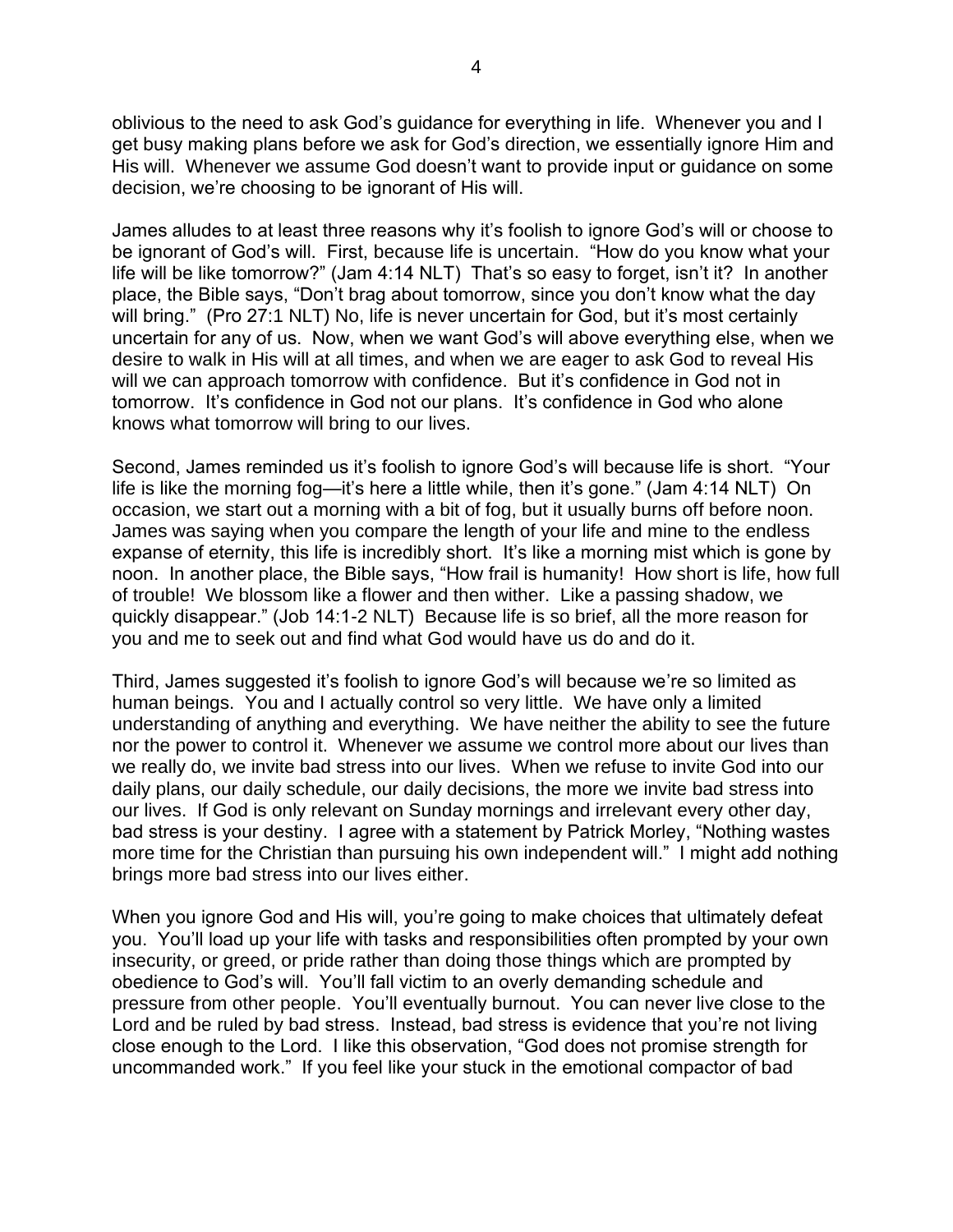stress, I suggest you spend some time alone with God and genuinely seek His will for your life. James did highlight the kind of approach that relieves bad stress.

## **BAD STRESS IS RELIEVED BY SEEKING OUT AND OBEYING GOD'S WILL.**

James gave us an example of what that looks like in verse 15 (NLT), "What you ought to say is, 'If the Lord wants us to, we will live and do this or that.'" "If the Lord wants us to." "If the Lord wills." It sounds like a cliché, but it doesn't have to be. It can and ought to be our authentic approach to life. It can and ought to be the verbal expression of a sincere heart attitude. Here's moment by moment dependence on God right in the midst of everyday life. If I had to verbalize this approach to life, it might sound something like this, "Life is uncertain, Lord It's short, too. And I'm very limited. But because I'm Your child, I'm not terrified of life. I know I must trust You all the more. You've given me the ability to make plans, so I will. But You want me to seek Your will first, discover Your plan for my life, and never leave You out. I want to invest my time and energy into those things You want me to do and do them."

The great Christian leader, Paul, gave us a snapshot of what daily submission to God's will looks like in the New Testament. When he was writing to the followers of Jesus in the city of Corinth, Paul said, "But I will come to you very soon, if the Lord is willing." (1 Cor 4:19 NIV) And again in the same letter, he wrote, "This time I don't want to make just a short visit and then go right on. I want to come and stay awhile, if the Lord will let me." (1 Cor 16:7 NLT) Paul's words underlined a fundamental approach to life, "Yes, I will make my plans, but Jesus is Lord of my plans and can change them as He wants."

The fact is the Lord loves you and wants to guide your decisions and choices so you will accomplish His will as you move through life. He will not lead you into any decision, any relationship, any job, or any opportunity that creates bad stress. Sure, He will stretch you and challenge you sometimes, but that's something very different than the bad stress so many experience. When we surrender our will to Him and sincerely ask Him to guide our minds, He will help us understand who we are, what we should be doing, and where we should be doing it. God promises to reveal His will to those who sincerely seek it and who follow through by actually doing it.

I've never known a person to breakdown or burn out from bad stress by doing God's will. I've know some who thought they were doing God's will, but who found out the hard way they weren't. By the same token, I've encountered followers of Jesus living in the center of God's will and marveling at how much they accomplish and get done. Yes, they were busy, but they weren't stressed out. Instead, they were completely in the flow of God's Spirit as they responded to God's will for them. I think of Paul once again. He had a daily schedule that would have likely broken most of us. But he kept it all together because He was simply responding to God's unique will for his life.

How busy you are in life is never the true test of how much bad stress you endure. On the one hand, you can be lazy and be filled with bad stress. On the other hand, you can be ever so busy with a very full schedule and not be stressed out. The issue is never